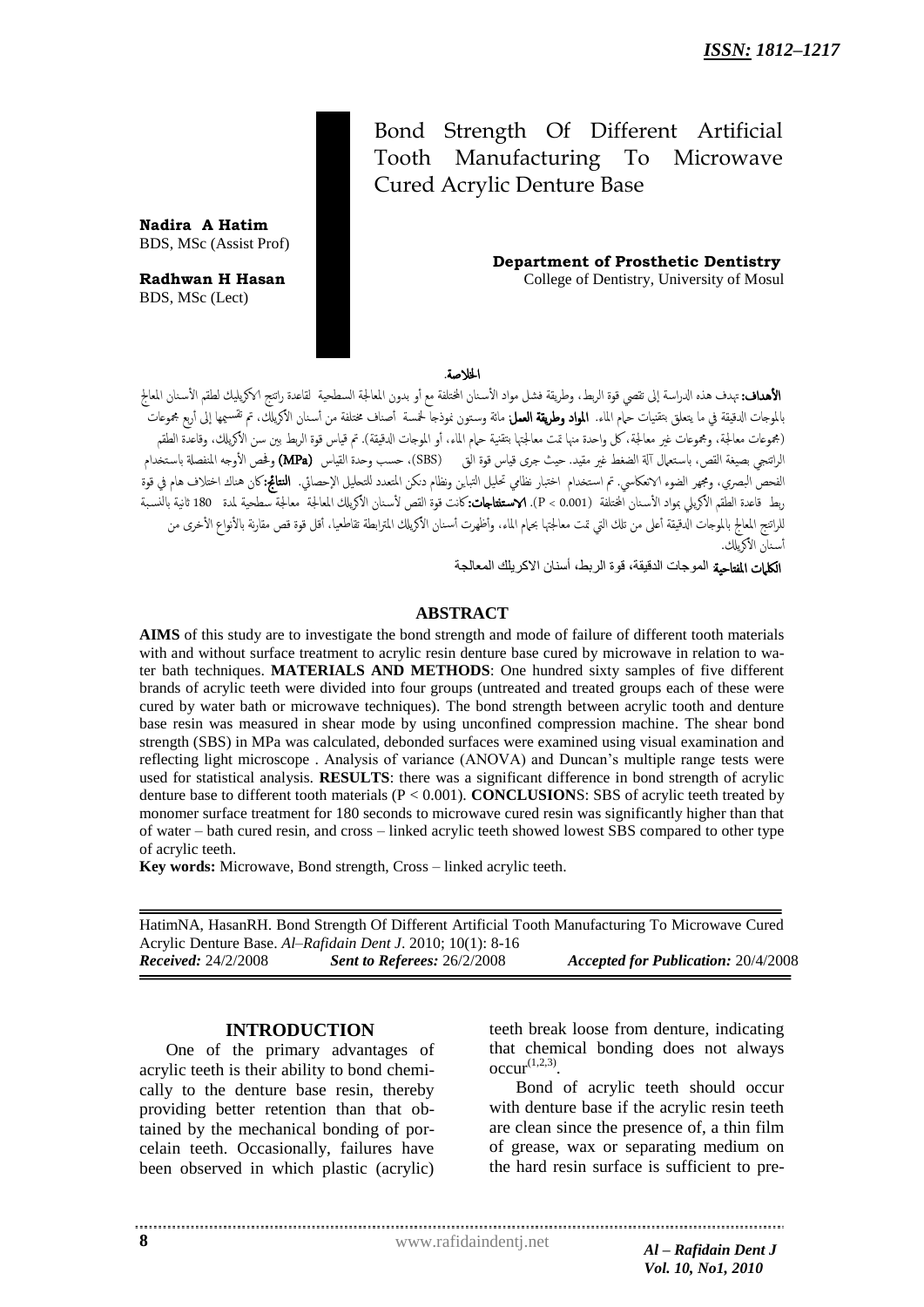vent any chemical union.

across the joint<sup> $(4,5,6)$ </sup>. The resin dough does not polymerize too rapidly after contact with the acrylic resin teeth<sup> $(7)$ </sup>, availability of the monomer $^{(8)}$ . The tooth is not too highly cross–linked $^{(9)}$ , and maximizing the extension of the polymerization surface through a large surface area of tooth $^{(10)}$ .

Polyzois and Dahl<sup>(11)</sup> evaluated the bonding between acrylic resin teeth and acrylic denture base material cured by microwave, and hot water bath–technique. Superior bonding found after hot water bath–curing. While the others (12) found that acrylic teeth with microwave–cured PMMA demonstrated significantly higher bond strengths than acrylic teeth with conventional cured PMMA, and priming of the denture tooth surface with monomer liquid yielded significantly higher bond strength than other surface treatments.

Cunningham and Benington $^{(6)}$  showed that there is a need for further investigation of denture tooth de–bonding and for the development of a standardized technique to provide satisfactory denture tooth bonding.

The aims of this study are to investigate the effect of curing techniques (water bath and microwave), Surface treatment of the joint surface of acrylic teeth with methyl methacrylate "monomer" on the shear bond strength and mode of failure of acrylic teeth to acrylic denture base material

# **MATERIALS AND METHODS**

One hundred sixty upper right central incisors acrylic teeth (Abdul-Nour, Supr-Cryl, Flori-Dent, Major-Dent and Super-Lux) were selected. Care was taken to ensure that they were of standard mold with regard to size and shape. These acrylic central incisors were divided into two main groups (water bath, and microwave curing techniques), then subdivided into two subgroups (treated and untreated surface with monomer for 180 seconds before packing)<sup>(13)</sup>. Each subgroup was divided into five groups (8 samples) of each type of tooth material.

**Preparation of Samples:** A rubber mold of casting ring was used to prepare (round form) stone bases (13 mm. thicknesses, 65mm. diameter). By using surveyor, the rubber mold was fixed in a position parallel to the horizontal plane (zero plane). Dental stone was mixed according to manufacturer's instructions and poured to fill the rubber mold. About 4mm of the incisal portion of each central incisor was embedded in the stone mixture, only ridge lap portion appears out of the stone mixture (Figure 1).



Figure (1): Stone base with 8 ridge lap portion of acrylic teeth.

One tooth was placed at the center, and seven teeth at the periphery of the mold with 10mm spaces from each other and 7mm. medial to the edge of the mold for each material of teeth. Each stone base

was labeled.

A grasping unit was designed and manufactured specially for this study for holding the hand piece by the surveyor (Figure 2).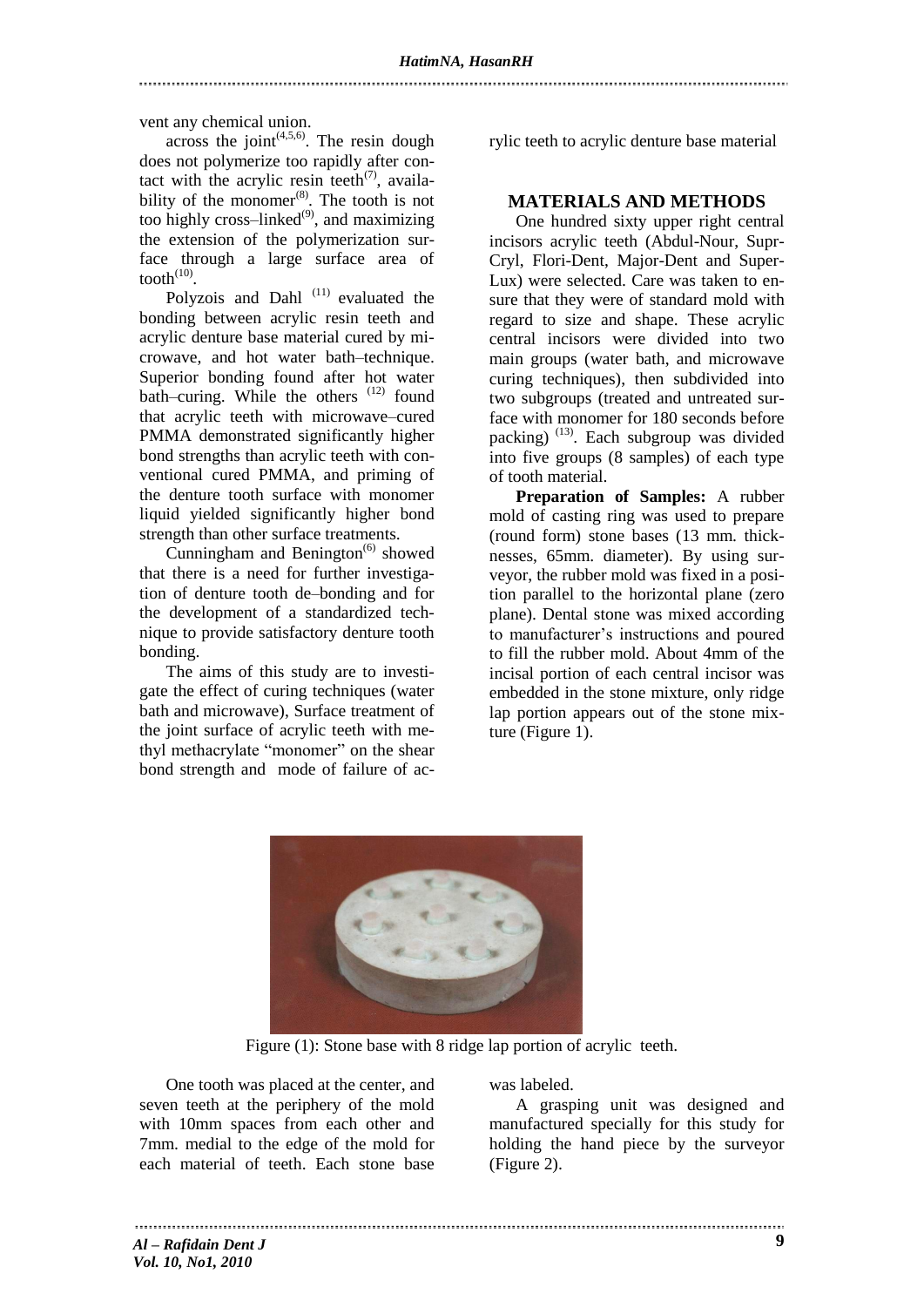

Figure (2) Mounting of 8 acrylic teeth in the stone mixture by the use of surveyor.

A constant speed (40000 rpm) was used for cutting ridge lap by using carborandom disk for each tooth, and in one way direction.

A silicon rubber mold was specially designed for this study to prepare a wax pattern of 5mm diameter and 2.5mm thickness that represents thickness of denture base (ADA specification No. 12, 1975)<sup> $(14)$ </sup> on the prepared flat tooth surface (Figure 1). Conventional Water–Bath Curing of two steps (70 ºC for 30 minutes, then proceed at 100  $^{\circ}$ C for 30 minutes) polymerization was used according to the manufacturer's instructions.

Microwave Curing Technique: After the investment set, the flask  $(FRP)^{(15)}$  was placed in the microwave oven. To soften the wax, it was microwaved for 1 minute at high setting (500 watts). Then, the flask was opened and flushes both parts thoroughly with boiling water and detergent. For curing of acrylic resin, the FRP flask was placed in the microwave oven for 30 minutes at the low setting (80 watts), 15 minutes per side, followed by 1 ½ minutes at the high setting (500 watts); then the flask was left aside for slow bench cooling before opening. The samples were stored for 7 days in distilled water  $(37 + 1 \degree C)$  in an incubator (Memmert GmbH + Co KG, Germany).

**Shear Bond Strength and Mode of Failure Test:** After storage, all samples were embedded in cylindrical plastic rings (height 24 mm, diameter 20 mm), and fixed on the glass slide by a soft wax. The glass slide placed on the surveyor table. The PMMA part of the sample was attached to the analyzing rod by soft wax; to ensure its parallelism, then the sample inserted carefully into the plastic ring until the tooth–PMMA interface was flush with the edge of the plastic ring then the surveyor arm fixed at this position. A soft mixture of auto polymerizing acrylic resin was poured around the acrylic tooth. The bond strength between acrylic tooth and PMMA base was measured in shear mode by using compression machine (Unconfined Compression Machine, Soil Inc., Model CN 472, EVANSTON, Ill. U.S.A) at cross head speed of 1 mm per minute. The samples were held in a metal fixture (grasping unit), manufactured especially for this study and the test holder was oriented in such a manner that the cross head applied a force parallel to the bonding surface of the acrylic resin denture tooth. The shear load was applied with a knife–edged rod (manufactured by computerized milling machine) positioned at the base of the bonded PMMA base (Figure 3).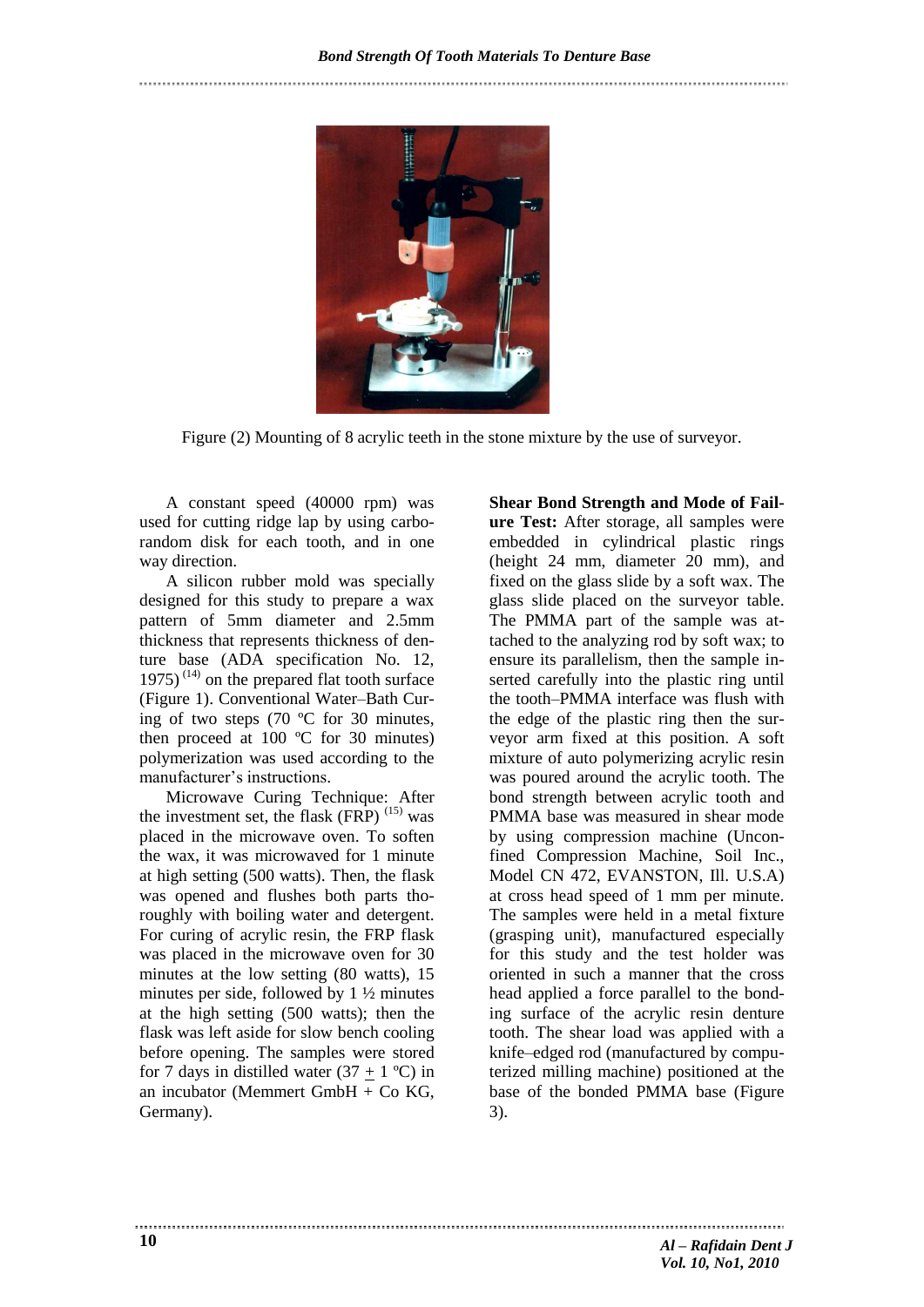#### *HatimNA, HasanRH*

Figure (3) Grasping unit and a knife-edged rod positioned at the base of the bounded PMMA base

The bond strength (B) in MPa was calculated based on the load (F) in (N) at fracture and adhesive surface area (S) in  $mm^{2 (16.)}$ .

 $B(MPa) = F/S$ 

The fracture site on the samples was tested by using visual examination and a reflecting light microscope  $(\times 30$  magnifications). Different types of fractures were noticed and the samples were grouped accordingly.

Analysis of variance (ANOVA) test was conducted in order to show if there are

significant differences among groups (*p <* 0.005). Duncan's multiple range test is performed in order to compare between significant groups.

## **RESULTS AND DISCUSSION**

The Effect of Curing Technique: The results of this study showed that SBS of acrylic teeth to microwave cured denture base resin is significantly higher than that of acrylic teeth to water bath cured denture base resin (Figure 4,and 5), and table (1) .



Figure (4) Means of SBS for untreated and treated acrylic teeth cured by water bath techni que.

*Al – Rafidain Dent J Vol. 10, No1, 2010*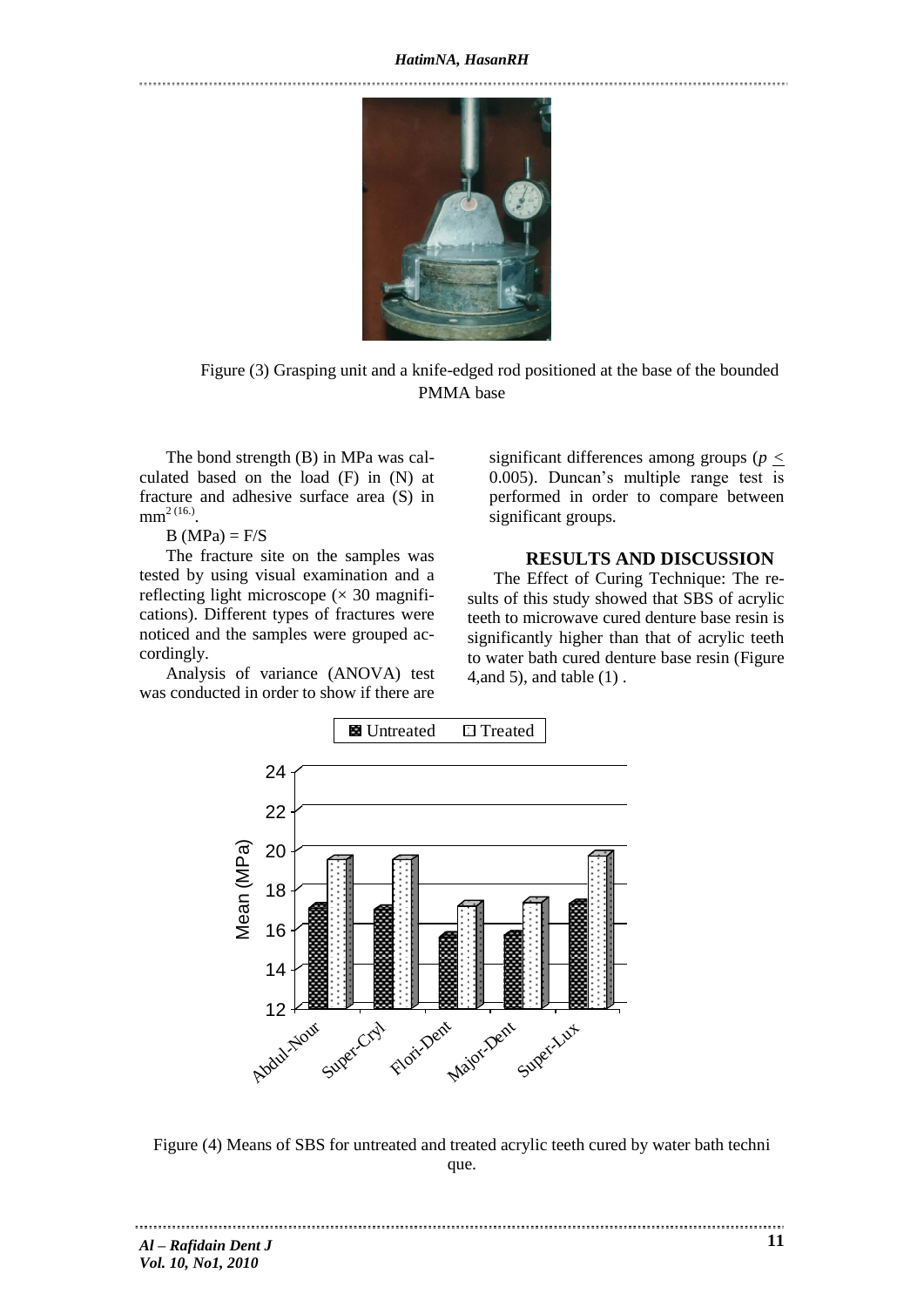

Figure (5) Means of SBS for untreated and treated acrylic teeth cured by microwave technique.

These results are supported by some authors  $(17,18)$  reported that the bond strength of acrylic teeth to denture base resin is due to the diffusion and polymerization of monomer across the tooth base interface to form interpenetrating polymer networks. The efficiency of the attainment of such a bond depends primarily on the rate at which monomer diffuses from the base resin mixture. Higher diffusion rates of the monomer of the denture base polymer mixture into the acrylic resin polymer teeth is achieved with increasing polymerization temperature <sup>(16)</sup>.

However, microwave heating is energy

conversion and not conduction heating as in a conventional water bath technique. So in microwave heating the resin absorbs energy and converts it to a local heat, raising the temperature of the resin quicker and higher than that of the conventional water bath technique  $(19, 20)$ .

The Effect of Surface Treatment with Monomer: The results of this study show that treatment of the joint surface of acrylic teeth with monomer for 180 seconds before packing significantly improved its bond strength (Table 1).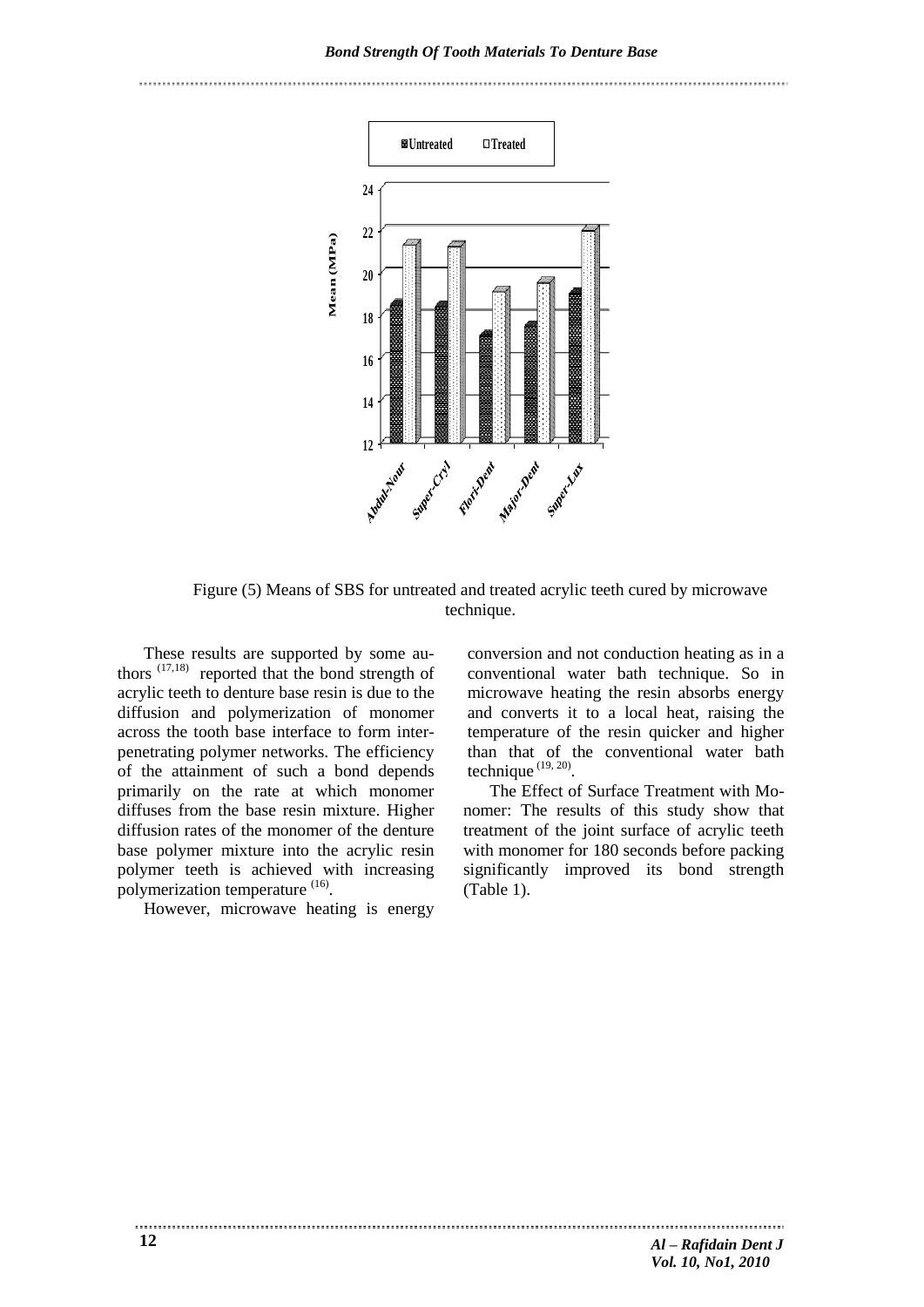#### *HatimNA, HasanRH*

### 

| <b>Source of Variance</b>                                                     | DF  | <b>Sum of Squares Mean Square</b> |        | <b>F-value</b> | p         |  |  |
|-------------------------------------------------------------------------------|-----|-----------------------------------|--------|----------------|-----------|--|--|
| Curing Technique                                                              |     | 125.14                            | 125.14 | 2010.7         | $0.0001*$ |  |  |
| <b>Surface Treatment</b>                                                      | 1   | 219.72                            | 219.72 | 3530.5         | $0.0001*$ |  |  |
| Type of Acrylic Teeth                                                         | 4   | 134.33                            | 33.58  | 539.58         | $0.0001*$ |  |  |
| Curing Technique $\times$ Surface Treatment                                   | л.  | 1.68                              | 1.68   | 27.01          | $0.0001*$ |  |  |
| Curing Technique $\times$ Type of Acrylic Teeth                               | 4   | 1.37                              | 0.34   | 5.50           | $0.0004*$ |  |  |
| Surface Treatment $\times$ Type of Acrylic Teeth                              | 4   | 6.47                              | 1.62   | 26.00          | $0.0001*$ |  |  |
| Curing Technique $\times$ Surface Treatment $\times$ Type<br>of Acrylic Teeth | 4   | 0.07                              | 0.02   | 0.30           | 0.8784    |  |  |
| Error                                                                         | 140 | 8.71                              | 0.06   |                |           |  |  |
| <b>Corrected Total</b>                                                        | 159 | 497.50                            |        |                |           |  |  |

Table (1): Analysis of variance (ANOVA) test for levels of curing technique, surface treatment, type of acrylic teeth and their interactions.

 $*$  Highly significant  $DF = Degree$  of freedom

The mean SBS of the (80) treated samples (19.67 MPa) is significantly higher than mean SBS of the (80) untreated samples (17.32 MPa) figures (4, 5). Monomer applied to tooth surface before packing provides a solvent effect on the tooth surface which favors a more effective diffusion of the monomer of the denture base polymer across the tooth denture base interface to form interpenetrating polymer networks  $(11, 12)$ .

The Effect of Cross–linking of the Tooth Resin: Cross–linked acrylic teeth, Major–Dent (17.54 MPa), and Flori–Dent (17.26 MPa) have the lowest SBS when compared with other acrylic teeth types (Figures 4, and 5).

This result is supported by authors $^{(20)}$  who reported that presence of a lesser amount of unlinked polymer chain in the cross–linked acrylic teeth compared to other types of acrylic teeth. Therefore, less unlinked polymer chains are available in the cross–linked teeth for the development of an interwoven polymer between the teeth and denture base resin, or the polymer chain networks in cross– linked polymer becomes too small for interpenetration of monomer from the denture base into the acrylic tooth; this results in poor bonding. While the other types of acrylic teeth, Super–Lux (19.52 MPa), Abdul–Nour (19.11 MPa) and Super–Cryl (19.05 MPa) in the present study showed higher  $SBS^{(9)}$ .

Mode of Failure: This study revealed that adhesive failures are higher in untreated samples cured by water bath and microwave techniques (Tables 2, and 3) and Figure (6).

| technique.                         |                      |                       |                   |                              |                           |                |
|------------------------------------|----------------------|-----------------------|-------------------|------------------------------|---------------------------|----------------|
|                                    | <b>Type of Teeth</b> |                       | Number of         |                              |                           |                |
| <b>Surface</b><br><b>Treatment</b> |                      | <b>Adhesive Clean</b> | <b>Cohesive T</b> | <b>Cohesive A</b>            | Mixed,<br><b>Adhesive</b> | <b>Samples</b> |
|                                    |                      | Interface %           | (%)               | $\left( \frac{9}{6} \right)$ | and Cohesive %            |                |
| Untreated                          | Abdul-Nour           | 37.5                  | 0                 | 12.5                         | 50                        | 8              |
|                                    | Super-Cryl           | 37.5                  | $\theta$          | 12.5                         | 50                        | 8              |
|                                    | Flori-Dent           | 75                    | 12.5              | 0                            | 12.5                      | 8              |
|                                    | Major-Dent           | 62.5                  | $\theta$          | 0                            | 37.5                      | 8              |
|                                    | Super-Lux            | 50                    | 0                 | 25                           | 25                        | 8              |
| Treated                            | Abdul-Nour           | 0                     | 0                 | 37.5                         | 62.5                      | 8              |
|                                    | Super-Cryl           |                       | 12.5              | 25                           | 62.5                      | 8              |
|                                    | Flori-Dent           | 25                    | 62.5              | 0                            | 12.5                      | 8              |
|                                    | Major-Dent           | 12.5                  | 50                | 0                            | 37.5                      | 8              |
|                                    | Super-Lux            | 12.5                  | 25                | 12.5                         | 50                        | 8              |

Cohesive T: Cohesive within tooth structure. Cohesive A: within acrylic denture base material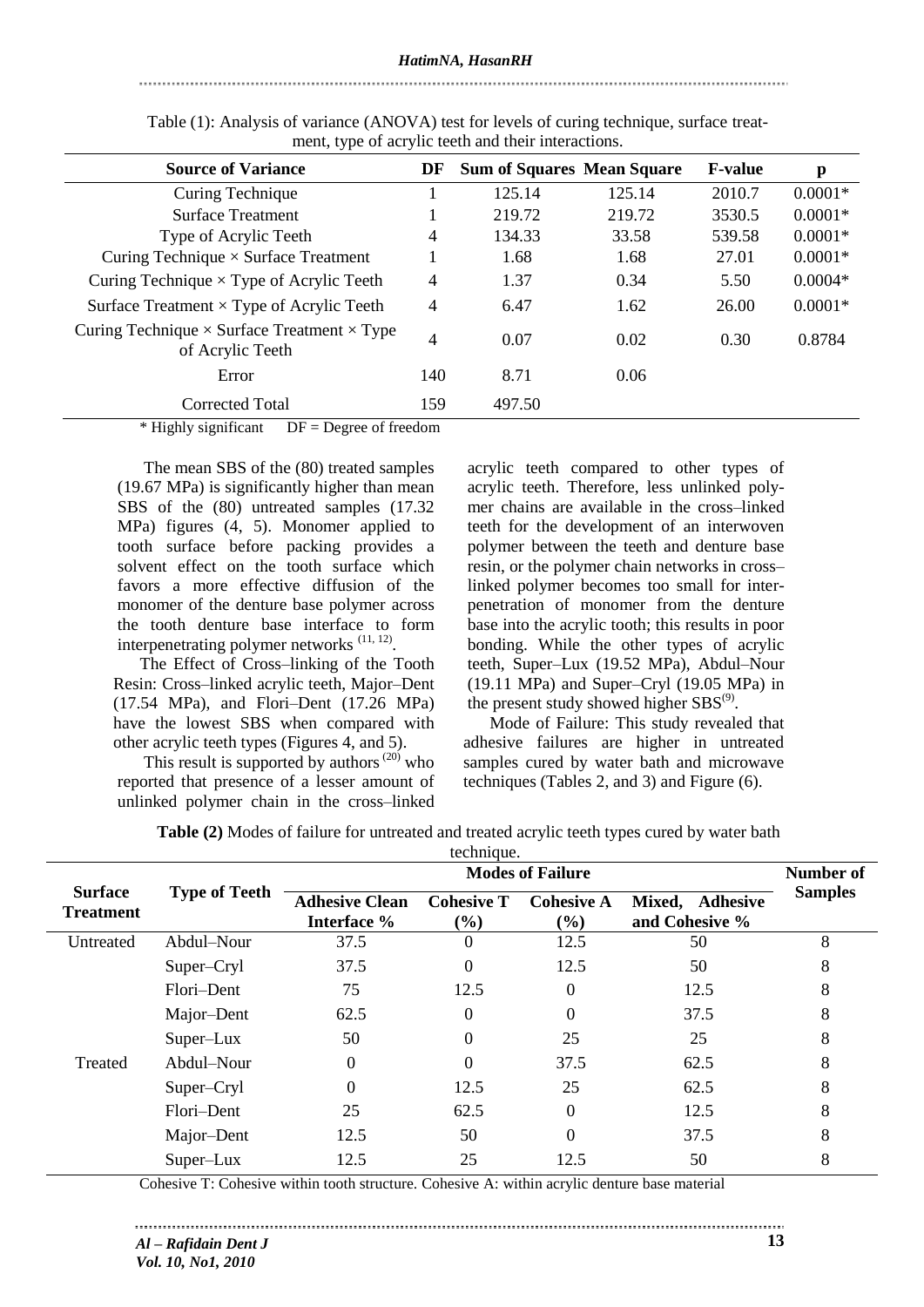*Bond Strength Of Tooth Materials To Denture Base*

| <b>Surface</b>   | <b>Type of Teeth</b> | л.<br><b>Modes of Failure</b>          |                      |                          |                                        |                 |
|------------------|----------------------|----------------------------------------|----------------------|--------------------------|----------------------------------------|-----------------|
| <b>Treatment</b> |                      | <b>Adhesive</b><br><b>Clean Inter-</b> | <b>Cohesive</b><br>T | <b>Cohesive A</b><br>(%) | <b>Mixed, Adhesive</b><br>and Cohesive | of Sam-<br>ples |
|                  |                      | face $(\% )$                           | (%)                  |                          | (%)                                    |                 |
| Untreated        | Abdul-Nour           | 37.5                                   | $\Omega$             | 25                       | 37.5                                   | 8               |
|                  | Super-Cryl           | 12.5                                   | 12.5                 | 12.5                     | 62.5                                   | 8               |
|                  | Flori-Dent           | 37.5                                   | 25                   | $\overline{0}$           | 37.5                                   | 8               |
|                  | Major-Dent           | 50                                     | 37.5                 | $\overline{0}$           | 12.5                                   | 8               |
|                  | Super-Lux            | 12.5                                   | 25                   | 12.5                     | 50                                     | 8               |
| Treated          | Abdul-Nour           | $\theta$                               | $\overline{0}$       | 25                       | 75                                     | 8               |
|                  | Super-Cryl           | $\Omega$                               | 12.5                 | 37.5                     | 50                                     | 8               |
|                  | Flori-Dent           | 12.5                                   | 50                   | $\overline{0}$           | 37.5                                   | 8               |
|                  | Major-Dent           | 12.5                                   | 62.5                 | $\overline{0}$           | 25                                     | 8               |
|                  | Super-Lux            | $\overline{0}$                         | 37.5                 | 25                       | 37.5                                   | 8               |

### **Table (3)** Modes of failure for untreated and treated acrylic teeth types cured by microwave technique.

Cohesive T: Cohesive within tooth structure. Cohesive A: within acrylic denture base material



**(adhesive denture base.) denture base. denture base. denture base. And cohesive)** 



**Adhesive failure Cohesive within Tooth Cohesive within acrylic** 



Figure (6): Mode of Failures

The benefit of monomer surface treatment in improving the bond between denture teeth and denture base resin was evident. Acrylic teeth treated with monomer failed predominantly in the cohesive and mixed mode, different types of acrylic teeth produced various modes of failure.

Cross–linked acrylic teeth, Flori–Dent and Major–Dent, failed mostly in cohesive T (within tooth structure) as it is more brittle due to network structure  $(21)$ , while conventional acrylic teeth, Abdul–Nour and Super–Cryl, failed predominantly into mixed (adhesive and cohesive). Hard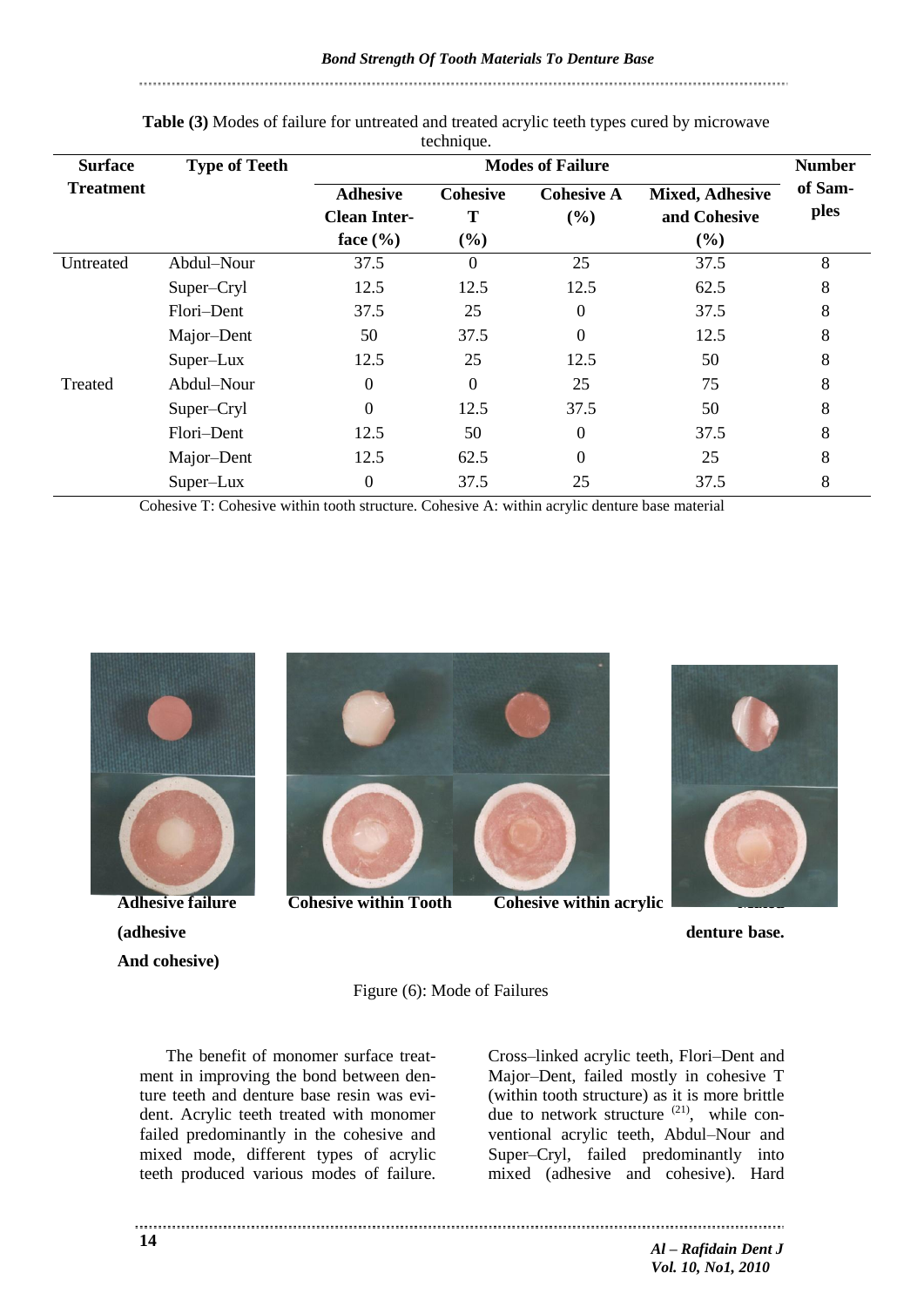acrylic teeth, Super–Lux, modes of failure distributed into cohesive T (within tooth structure), cohesive A(within acrylic denture base material)., and mixed(adhesive and cohesive).

## **CONCLUSIONS**

The shear bond strength of acrylic teeth to microwave cured denture base resin is significantly higher than that to conventionally water- bath cured denture base resin.

Cross- linked acrylic teeth (Flori-Dent and Major-Dent) show lowest shear bond strength comparing to other type of acrylic teeth.

Modes of failure are mostly adhesive in all types of untreated acrylic teeth, with monomer treatment, modes of failure are directed toward cohesive T (within tooth structure) for cross-linked acrylic teeth, mixed (adhesive and cohesive) for acrylic teeth, mixed, cohesive A and cohesive T for hard acrylic teeth.

### **REFERENCES**

- 1- Schoonover IC, Fischer TE, Serio AF, Sweeney WT, Washington DC Bonding of plastic teeth to heat–cured denture base resins. *J. Am. Dent. Assoc.* 1952*,* 44: 285- 287.
- 2- Vallittu PK, Lassila VP, Lappalainen R Evaluation of damage to removable dentures in two cities in Finland. *Acta. Odontol. Scand.* 1993. 51: 363-369.
- 3- Darbar UR, Huggett R , Harrison A Denture fracture – A survey*. Br. Dent. J.* 1994**.** 176: 342-345.
- 4- Morrow RM, Matvias FM, Windeler AS , Fuchs RJ Bonding of plastic teeth to two heat–curing denture base resins*. J. Prosthet. Dent.* 1978. 39(5): 565-568.
- 5- Catterlin RK, Plummer KD , Gulley ME Effect of tin foil substitute contamination on adhesion of resin denture tooth to its denture base*. J. Prosthet. Dent.* 1993. 69: 57-59.
- 6- Cunningham JL, Benington IC. A new technique for determining the denture tooth bond. *J. Oral Rehabil*. 1996. 23(3): 202-209.
- 7- Rupp NW, Bowen RL, Paffenbarger GC Bonding cold–curing denture base acrylic resin to acrylic resin teeth. *J. Am. Dent. Assoc.* 1971, 83: 601-606.
- 8- Clancy JMS , Boyer DB Comparative bond strengths of light–cured, heat–cured, and autopolymerizing denture resins to denture teeth. *J. Prosthet. Dent.* 1989. 61(4): 457-462.
- 9- Suzuki S, Sakoh M , Shiba A Adhesive bonding of denture base resins to plastic denture teeth. *J. Biomed. Mater. Res.* 1990.24(8): 1091-1103.
- 10- Szabo G, Csere T, Janko L , Szanto P Bonding strength and fracture resistance of artificial teeth in dental prostheses. *Fogorv. Sz.* 1995.88(8): 251-259 (*Abstract*).
- 11- Polyzois GL , Dahl JE Bonding of synthetic resin teeth to microwave or heat activated denture base resin. *Eur. J. Prosthodont. Restor. Dent.* 1993.2(1): 41-44.
- 12- Adeyemi AA, Lyons MF, and Cameron DA. The acrylic tooth-denture base bond: effect of mechanical preparation and surface treatment. *Eur J Prosthodont Restor Dent.* 2007;15(3):108-114.
- 13- Hasan RH. Denture teeth bond strength to heat water bath and microwave cured acrylic denture base materials: A comparative study. A Thesis of MSc. University of Mosul. 2002.
- 14- American Dental Association Specification (ADA). Guide to dental materials and devices  $7<sup>th</sup>$  ed. Chicago ADA . 1975.
- 15- Al–Azzawi SI Evaluation of some physical and mechanical properties of acrylic denture base materials cured by two different types of microwaves irradiation. M.Sc. Thesis, College of Dentistry, University of Baghdad. 1998
- 16- Buyukyilmaz S , Ruyter IE**.** The effects of polymerization temperature on the acrylic resin denture base–tooth bond. *Int. J. Prosthodont.* 1997.10(1): 49-54.
- 17- Chung RW, Clark RK, Darvell BW. The bonding of cold–cured acrylic resin to acrylic denture teeth. *Aust. Dent. J.*1995. 40(4): 241-245.
- 18- Chai J, Takahashi Y, Takahashi T , Habu T. Bonding durability of conventional resinous denture teeth and highly cross– linked denture teeth to a pour–type denture base resin. Int. *J. Prosthodont*.2000. 13(2): 112-116.
- 19- Nishii M **.** Studies on the curing of denture base resins with microwave irradiation with particular reference to heat curing resins. *J. Osaka Dent. Univ.*1968. 2: 23-40.